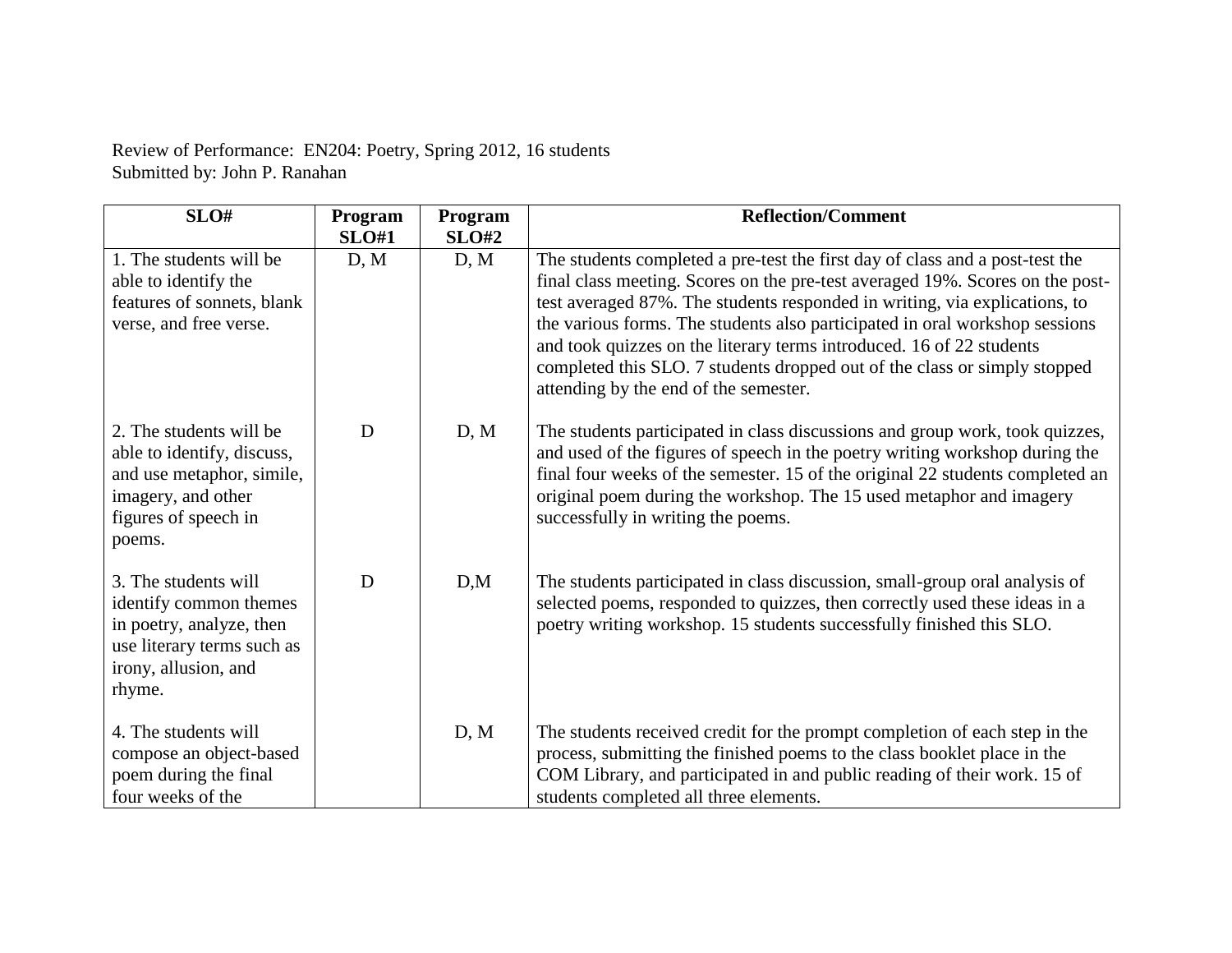| semester.<br>5. The students will<br>identify and analyze basic<br>English poetic prosody<br>and apply it in writing.                                                                 |      |      | The students completed in-class exercises on prosody. They used common<br>metrical patterns during one phase of the written poetry workshop. 16<br>students completed this outcome.                                                                                 |
|---------------------------------------------------------------------------------------------------------------------------------------------------------------------------------------|------|------|---------------------------------------------------------------------------------------------------------------------------------------------------------------------------------------------------------------------------------------------------------------------|
| 6. The students will<br>respond reflectively in<br>writing, with a minimum<br>of grammatical error, to<br>poems.                                                                      | I, D |      | The students wrote explications of three poems, with fewer than 10<br>grammatical errors per page. 13 of 16 students completed three explications,<br>12, 1 of 16 completed students completed two explications, 1 of 16 failed to<br>complete a single explication |
| 7. The students will be<br>able to contribute to and<br>to lead small group<br>discussions. The students<br>will participate in a<br>public, oral reading of<br>their finished poems. | D    | D, M | The students each led a minimum of two small group discussions of<br>unstudied poems. The students participated in 12 such group discussions. 15<br>of 16 students participated in the public, oral reading of their poems as part<br>of their final examination.   |